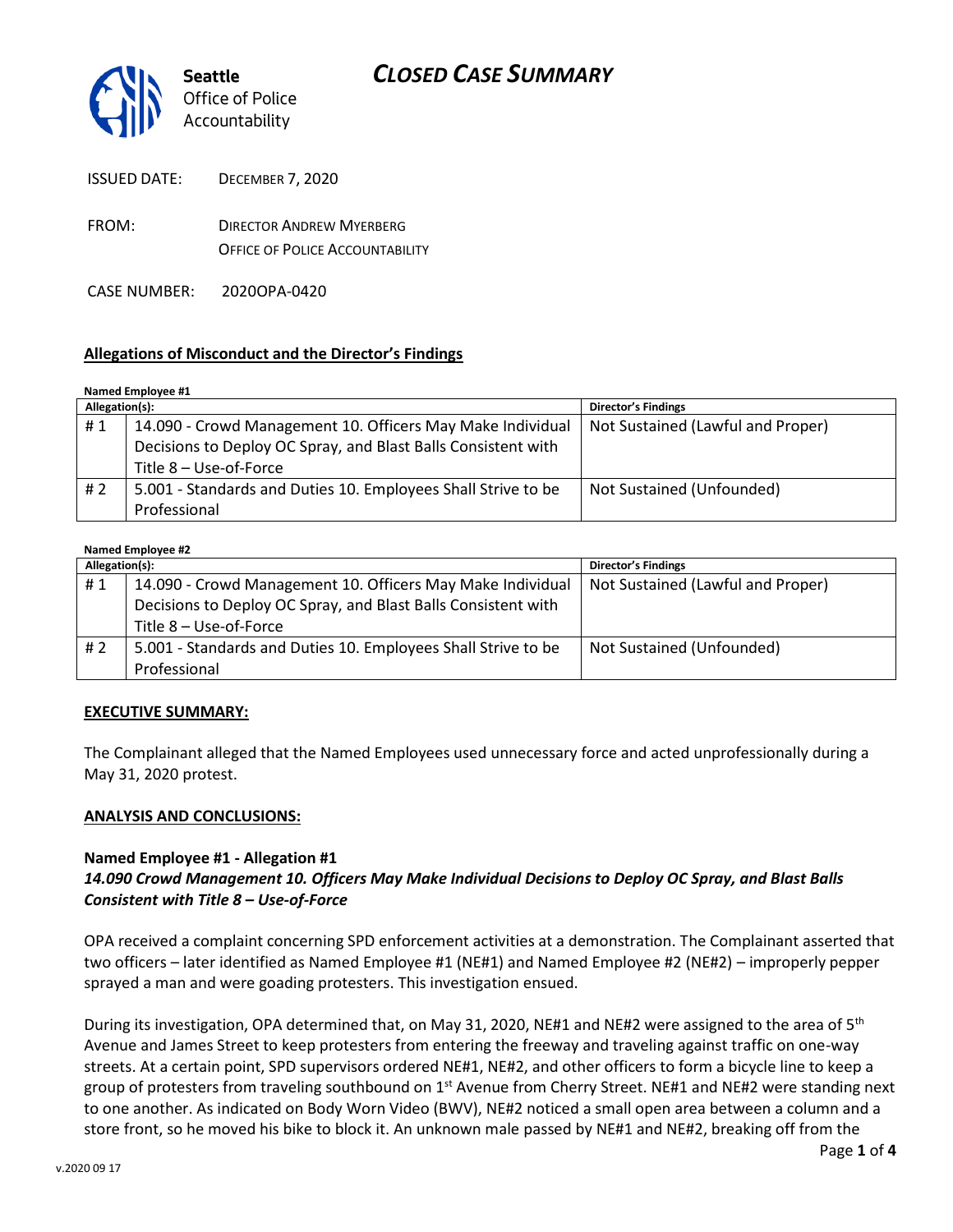# *CLOSED CASE SUMMARY*

OPA CASE NUMBER: 2020OPA-0420

larger group of protesters and approaching the bicycle officers with his hands up. He attempted to walk through the alcove, but NE#2 blocked his path. The male grabbed NE#2's bicycle seat in attempt to move it and began to push NE#2. NE#2 pushed the male back while telling him to move.

Shortly thereafter, the male quickly advanced towards NE#2 and tried to grab his hands. As the male approached, NE#1 shouted at him to "get back" and applied a short burst of OC spray directed at the male's face. In his use of force report, NE#1 later documented that providing a warning was not feasible because of how quickly the incident unfolded and was also not safe given the male's actions. After NE#1's deployment of OC spray, two other protesters began to rush the bicycle line. NE#2 also deployed OC spray, causing the individuals to stop rushing towards them. This second deployment stopped when the individuals ceased advancing towards NE#1 and NE#2. Other protesters then began throwing projectiles at officers.

This incident was recorded on BWV. The BWV was consistent with the account documented by the officers in their use of force reports. Although the Complainant referenced also possessing video in her original contact with OPA, she did not respond to multiple requests for an interview and for more information regarding the video footage. The Complainant did not ever provide the video footage to OPA and was not ultimately interviewed given her lack of cooperation.

SPD Policy 14.090-POL-10 states that deployment of OC spray or blast balls shall have the primary objective of defending the officer, defending another, or preventing significant destruction of property. (SPD Policy 14.090-POL-10). It further states that individual officers may deploy OC spray or blast balls "at the specific suspect(s) who are posing a threat" and that if feasible, officers must provide a verbal warning prior to deployment. (*Id*.) Finally, the policy states that when feasible, officers will provide aid to subjects exposed to OC and/or blast balls and will request medical assistance when subjects complain of continued effects from OC or blast balls. Officers will request medical assistance when a subject appears to have been injured. (*Id*.) An officer's decision to deploy OC or blast balls must be consistent with Title 8 – Use of Force. (*Id*.) SPD Policy 8.300-POL-5(3) states that officers may use OC spray for crowd dispersal or protection only when such force is objectively reasonable, necessary, and proportional. The elements for whether force is reasonable, necessary, and proportional are set forth in SPD Policy 8.200-POL-3. Lastly, SPD Policy 8.300-POL-5(8) instructs, that, when using OC spray, it should be directed at the specific subjects who are causing a threat and the officer should minimize exposure to other individuals.

Based on review of the BWV, the evidence establishes that NE#1 and NE#2 deployed their OC spray to defend themselves and each other. Indeed, at the time of the deployments, the male pushed NE#2, other demonstrators advanced towards them, and projectiles were thrown in their direction. These uses of force were reasonable under these circumstances. The officers' uses of force were also necessary. NE#1 and NE#2 repeatedly attempted to use verbal commands to gain compliance but, in both instances where OC spray was deployed, the protesters refused to comply. Moreover, the force appeared to be of a reasonable degree and seemed not more expansive than necessary. To this end, both deployments of OC spray were terminated when the threat dissipated. Lastly, the uses of force were proportional given that the male had assaulted NE#2, was advancing again towards him, and other demonstrators quickly approached the line. Given this, it was appropriate to use OC spray towards the specific individuals presenting threats towards the officers.

The BWV clearly indicated that neither NE#1 nor NE#2 provided a verbal warning prior to deploying OC spray. However, such a warning is only mandated when it would be safe or feasible. Here, both officers expressed that the circumstances facing them – including the threat of bodily injury posed to them by the male and other individuals and



**Seattle** *Office of Police Accountability*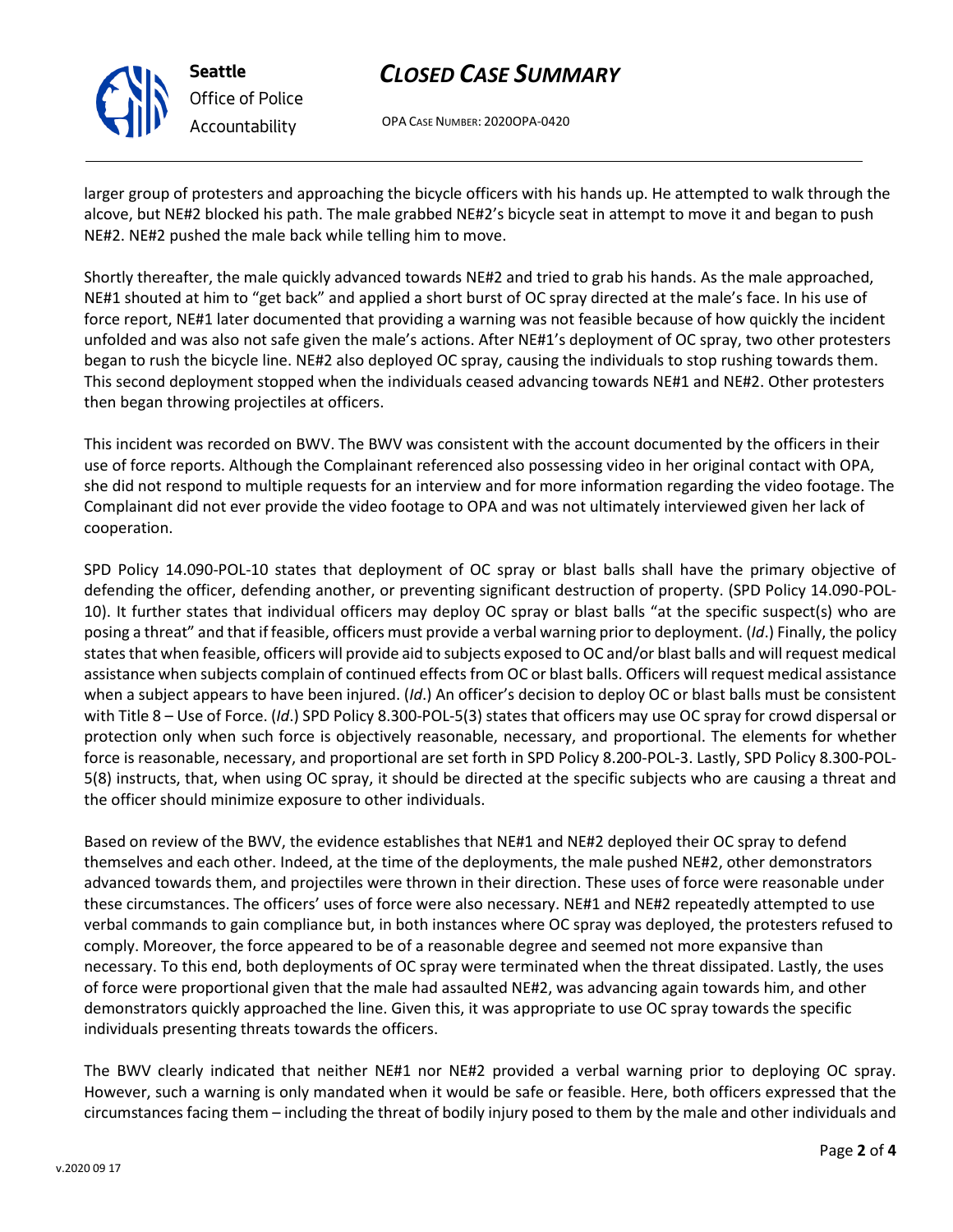

**Seattle** *Office of Police Accountability*

# *CLOSED CASE SUMMARY*

OPA CASE NUMBER: 2020OPA-0420

the dynamic and fast-paced nature of the interaction – caused the issuance of a warning to not be safe or feasible. Based on a review of the BWV, OPA agrees and does not find that the failure to provide the warning violated policy.

Lastly, while the Named Employees did not determine whether the targets of their OC spray were injured and/or required medical assistance, it was not possible for them to do so as those individuals fled post-deployment. As such, the officers did not violate this portion of the policy.

For the above reasons, OPA recommends that this allegation be Not Sustained – Lawful and Proper as to both Named Employees.

Recommended Finding: **Not Sustained (Lawful and Proper)**

## **Named Employee #1 - Allegation #2** *5.001 Standards and Duties 10. Employees Shall Strive to be Professional*

SPD Policy 5.001-POL-10 requires that SPD employees "strive to be professional." The policy further instructs that "employees may not engage in behavior that undermines public trust in the Department, the officer, or other officers" whether on or off duty. (SPD Policy 5.001-POL-10.) The policy further states the following: "Any time employees represent the Department or identify themselves as police officers or Department employees, they will not use profanity directed as an insult or any language that is derogatory, contemptuous, or disrespectful toward any person." (*Id*.) Lastly, the policy instructs Department employees to "avoid unnecessary escalation of events even if those events do not end in reportable uses of force." (*Id*.)

The BWV captured both Named Employees using profanity throughout their interaction with protesters. However, the officers' use of such language was related to the directions they provided and admonitions to individuals to stay back and away from them. In this respect, the profanity appeared to be employed to add a level of seriousness and urgency to the directives the officers were providing, not to disrespect or insult the individuals. OPA notes that, as currently written, SPD does not bar profanity altogether. It only prohibits profanity utilized as an insult. As OPA does not find that this was the purpose of the profanity here, OPA declines to conclude that it, standing alone, constituted a violation of policy.

Lastly, there is no evidence to support the Complainant's claim that Named Employees were telling protesters to "come and get it" or that they were attempting to goad protesters in any way. To the contrary, the Named Employees were trying very hard to get the demonstrators to move away from them and to not engage in a conflict with them.

Accordingly, OPA recommends that this allegation be Not Sustained – Unfounded as to both Named Employees.

Recommended Finding: **Not Sustained (Unfounded)**

## **Named Employee #2 - Allegation #1**

*14.090 Crowd Management 10. Officers May Make Individual Decisions to Deploy OC Spray, and Blast Balls Consistent with Title 8 – Use-of-Force*